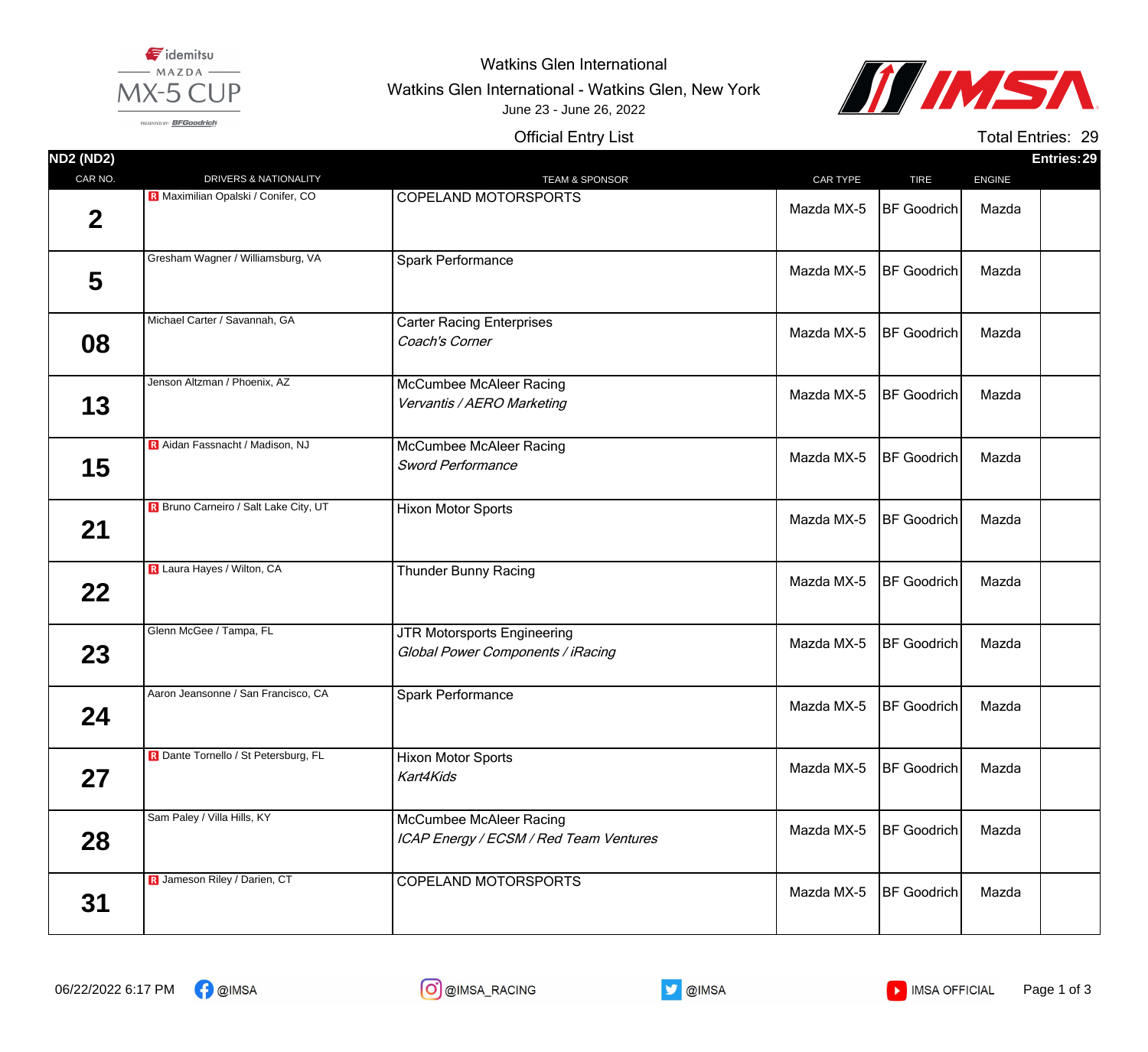| <b>DRIVERS &amp; NATIONALITY</b>   | <b>TEAM &amp; SPONSOR</b>                                                                                  | CAR TYPE   | <b>TIRE</b>        |                    |  |
|------------------------------------|------------------------------------------------------------------------------------------------------------|------------|--------------------|--------------------|--|
|                                    |                                                                                                            |            |                    | <b>ENGINE</b>      |  |
|                                    | <b>Formidable Racing</b><br><b>Kicker Performance Audio</b>                                                | Mazda MX-5 |                    | Mazda              |  |
| Alex Bachoura / Houston, TX        | Spark Performance<br>Summerwood Oral & Maxillofacial Surgery                                               | Mazda MX-5 | <b>BF</b> Goodrich | Mazda              |  |
| David Staab / Trophy Club, TX      | SLIPSTREAM PERFORMANCE<br>HAYNES & BOONE, LLP / LIQUI MOLY / OMP/ HARDWAY<br>CLASSIC CARS / VELOCITY MAZDA | Mazda MX-5 | BF Goodrich        | Mazda              |  |
| R John Jodoin / Barrington, IL     | <b>McCumbee McAleer Racing</b><br><b>LSC Development</b>                                                   | Mazda MX-5 | BF Goodrich        | Mazda              |  |
| R Joey Atanasio / Windermere, FL   | <b>Formidable Racing</b><br>Dentmax of Orlando                                                             | Mazda MX-5 | <b>BF</b> Goodrich | Mazda              |  |
| Tyler Gonzalez / St. Cloud, FL     | <b>COPELAND MOTORSPORTS</b>                                                                                | Mazda MX-5 | <b>BF</b> Goodrich | Mazda              |  |
| Moisey Uretsky / Miami, FL         | McCumbee McAleer Racing                                                                                    | Mazda MX-5 | <b>BF</b> Goodrich | Mazda              |  |
| R Bryce Cornet / Norman, OK        | <b>Hixon Motor Sports</b><br><b>Mazda Motor Sports</b>                                                     | Mazda MX-5 | <b>BF</b> Goodrich | Mazda              |  |
| R Anthony McIntosh / Milwaukee, WI | JTR Motorsports Engineering<br><b>Global Power Components</b>                                              | Mazda MX-5 | <b>BF</b> Goodrich | Mazda              |  |
| R Connor Zilisch / Mooresville, NC | <b>Hixon Motor Sports</b><br>Mazda Motorsports / Apex Storage                                              | Mazda MX-5 | <b>BF</b> Goodrich | Mazda              |  |
| Matthew Dirks / Johnstown, CO      | McCumbee McAleer Racing                                                                                    | Mazda MX-5 | <b>BF Goodrich</b> | Mazda              |  |
| R Ethan Tyler / Chicago, IL        | Hixon Motor Sports                                                                                         | Mazda MX-5 | <b>BF Goodrich</b> | Mazda              |  |
| R James Hayosh / Detroit, MI       | JTR Motorsports Engineering<br><b>Commonwealth Coffee Roasters</b>                                         | Mazda MX-5 | <b>BF</b> Goodrich | Mazda              |  |
| Woody Heimann / Findlay, OH        | JTR Motorsports Engineering<br>Woodco Distributing / Troy Built Building Corp.                             | Mazda MX-5 | <b>BF</b> Goodrich | Mazda              |  |
|                                    | Chris Nunes / San Diego, CA                                                                                |            |                    | <b>BF</b> Goodrich |  |